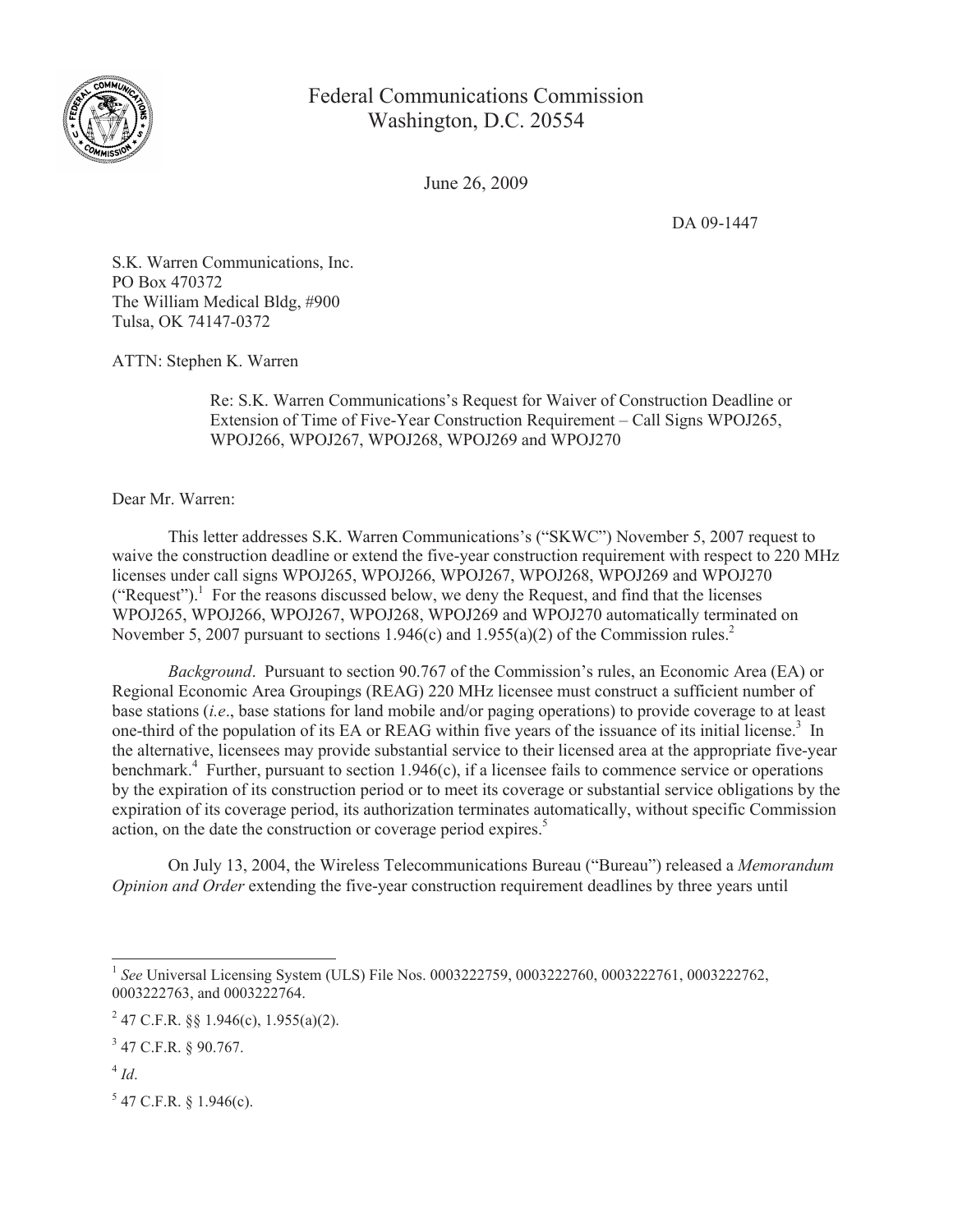November 5, 2007, for a large number of Phase II EA and REAG licensees.<sup>6</sup> The Bureau indicated that a three-year extension would be sufficient time for the 220 MHz licensees to construct their systems using available or soon to be developed equipment. The Bureau found that the public interest would be served by allowing additional time for licensees to consolidate licenses, develop new technologies, or take advantage of the technical flexibility provided in the 1997 restructuring of the 220 MHz service rules that has enabled entities to provide a variety of services, including fixed data applications.<sup>7</sup>

SKWC requests a waiver of the five-year construction deadline or, alternatively, at least a five year extension of the construction deadline for the subject licenses.<sup>8</sup> SKWC states that the equipment problems in the band have only worsened since the Bureau provided the three year extension and in that time "no new 5 kHz equipment for the 220 MHz band has materialized."<sup>9</sup> SKWC argues that the absence of a reliable, sustainable, and innovative equipment supplier over the last decade has left it without a reasonable path to compliance and the failure of 220 MHz equipment to materialize is beyond its control. SKWC further states that forcing it to meet the construction deadline will result in a loss of investment made by it to date and will cause undue hardship and unrecoverable financial burden on the company.<sup>10</sup> SKWC also asserts that the 220 MHz equipment situation represents a unique or unusual factual circumstance where application of the rule would be inequitable, unduly burdensome and contrary to the public interest in accordance with Commission rule section 1.925(3)(ii), but also is outside of the Company's control and therefore falls squarely within extensions contemplated in Commission rule section  $1.946(e)$ .<sup>11</sup>

*Discussion*. A waiver may be granted, pursuant to section 1.925 of the Commission's rules, if the petitioner establishes that: 1) the underlying purpose of the rule would not be served or would be frustrated by application to the instant case, and that grant of the waiver would be in the public interest; or 2) where the petitioner establishes unique or unusual factual circumstances, that application of the rule would be inequitable, unduly burdensome or contrary to the public interest, or the applicant has no reasonable alternative.<sup>12</sup> Further, section 1.946 of the Commission's rules allows for an extension of time to meet construction requirements where a licensee demonstrates that failure to meet the construction deadline is due to circumstances beyond their control, but it also outlines reasons that would not justify an extension, such as a failure to obtain financing, or to obtain antenna sites or equipment.<sup>13</sup> However, the waiver standard and extension standards must be applied in consideration of section 309(j) of the Communications Act, as amended, which states that the Commission shall include performance requirements to ensure prompt delivery of services, to prevent stockpiling and warehousing of spectrum by licensees, and to promote investment and deployment of new technologies and services.<sup>14</sup>

9 *Id.*

<sup>10</sup> *Id*. at 6.

- <sup>11</sup> *Id*. at 2.
- <sup>12</sup> 47 C.F.R. § 1.925.
- $13$  47 C.F.R. § 1.946(e).

<sup>&</sup>lt;sup>6</sup> Request of Warren C. Havens for Waiver or Extension of The Five-Year Construction Requirement For 220 MHz Service Phase II Economic Area and Regional Licensees, Request of BizCom USA, Inc. for Waiver And Extension of the Construction Requirements for 220 MHz Service Phase II Regional and Nationwide Licensees, and Request of Cornerstone SMR, Inc. for Waiver of Section 90.157 of the Commission's Rules, *Memorandum Opinion and Order*, 19 FCC Rcd 12994 (WTB 2004) (*MO&O*).

<sup>7</sup> *MO&O* at ¶ 17.

<sup>8</sup> Extension Request at 1.

<sup>14</sup> *See* 47 U.S.C §309(j)(4)(B).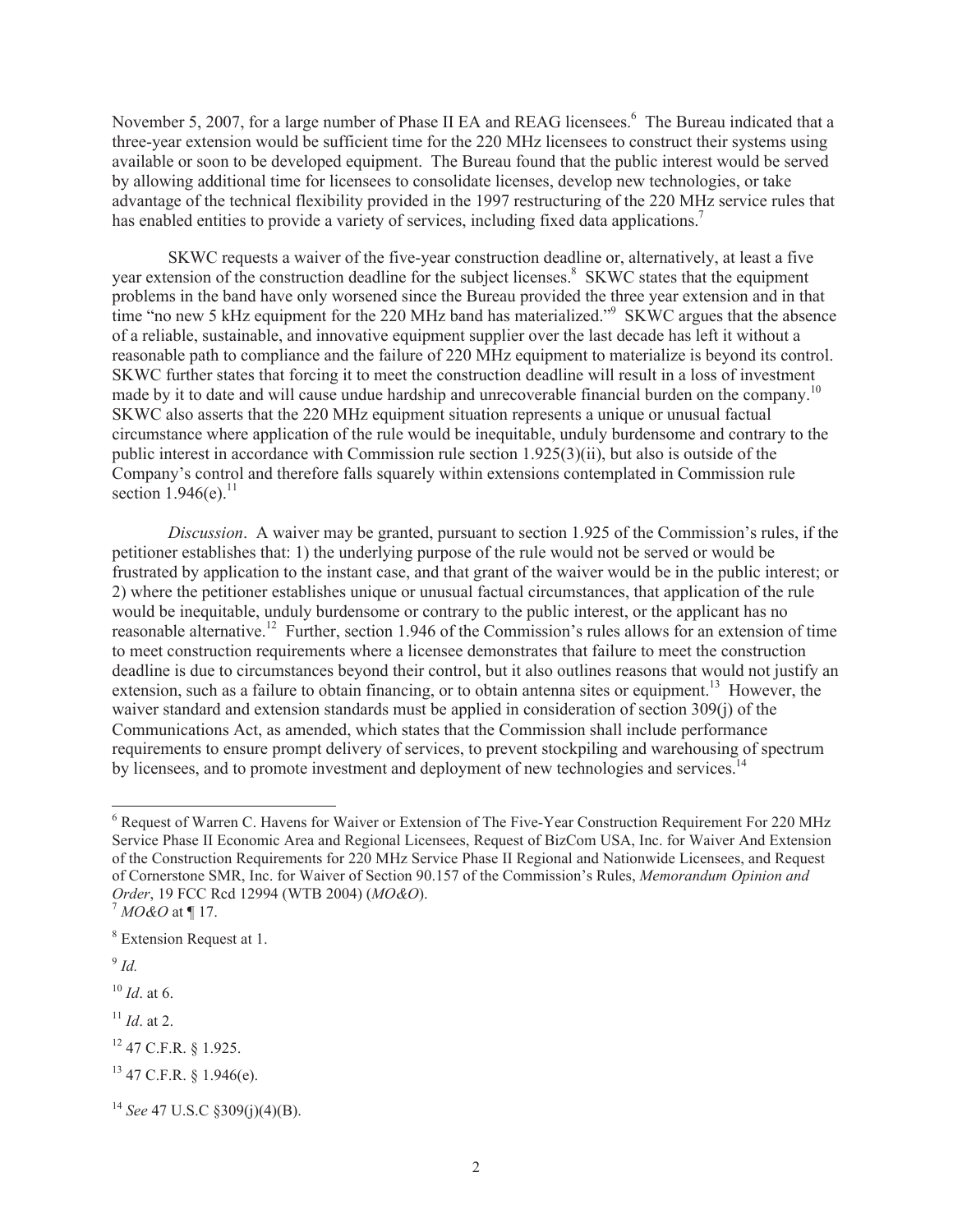We find that grant of a waiver of 5-year construction deadline, or an additional extension of time to construct call signs WPOJ265, WPOJ266, WPOJ267, WPOJ268, WPOJ269 and WPOJ270 is not warranted in this instance. We note that the Bureau, in previously providing regulatory relief for a substantial number of 220 MHz licensees, stated that there were several factors that would result in use of the subject licenses in the near term.<sup>15</sup> While many licensees have taken advantage of this relief to meet applicable construction requirements and are providing service in the public interest, SKWC, after holding its licenses for eight years, has failed to provide any service to the public. A search of the Commission's equipment database indicates that a variety of equipment has been approved for the 220 MHz service, including several new authorizations since the 2004 regulatory relief was granted. In contrast, there has been no initiation of service in the 900 MHz Multilateration Location Monitoring Service (M-LMS), where the Bureau recently extended licensee construction deadlines based on a complete lack of available equipment.<sup>16</sup>

We find that SKWC has made certain business decisions relating to the use of the license and that the failure to timely construct the referenced stations is not the result of circumstances beyond its control. The Commission has consistently found that licensee business decisions are not circumstances beyond the licensee's control and are not the basis for regulatory relief.<sup>17</sup> We also find our action today to be consistent with our treatment of licensees in the 218-219 MHz service where regulatory relief was initially granted based on equipment difficulties. In those cases, the licensees' further requests for extended relief were denied based in part on the determination that the licensees made business decisions to not initiate service notwithstanding the availability of equipment.<sup>18</sup> Finally, we note that prior to the 220 MHz auctions, the Commission stated that "[t]he Commission makes no warranties about the use of

<sup>16</sup> Requests of Progeny LMS, LLC and PCS Partners, L.P., Waiver of Multilateration Location Monitoring Service Construction Rules, *Order*, DA 08-2614 (WTB 2008).

<sup>&</sup>lt;sup>15</sup> See MO&O at ¶ 16-18. Specifically, in extending the prior build-out deadline by three years, the Bureau cited comments in the record indicating that new digital equipment could be developed in the near term; the fact that some licensees were aggregating multiple 5 kHz channels to utilize 12.5 kHz equipment available in the band; and the flexibility provided in the 1997 restructuring of the 220 MHz service rules that enabled entities to provide a variety of services, including fixed data applications. *Id*. *See also* Amendment of Part 90 of the Commission's Rules to Provide for the Use of the 220-222 MHz Band by the Private Land Mobile Radio Service, PR Docket No. 89-552, Implementation of Sections 3(n) and 332 of the Communications Act, Regulatory Treatment of Mobile Services, GN Docket No. 93-252, Implementation of Section 309(j) of the Communications Act – Competitive Bidding, PP Docket No. 93-253, *Third Report and Order; Fifth Notice of Proposed Rulemaking*, 12 FCC Rcd 10943 (1997) (*Third Report and Order*).

<sup>&</sup>lt;sup>17</sup> See, e.g., Redwood Wireless Minnesota, LLC, Order, 17 FCC Rcd 22416 (WTB CWD 2002) (construction delays resulting from business disputes were exercise of business judgment and were not outside Petitioner's control); Eldorado Communications LLC, *Order*, 17 FCC Rcd 24613 (WTB CWD 2002) (licensee's determination to initially deploy TDMA system and subsequently to adopt GSM with months remaining before construction deadline was business decision within its control); Bristol MAS Partners, *Order*, 14 FCC Rcd 5007 (WTB PSPWD 1999) (equipment installation or delivery not delayed for some unique reason and licensee failing to obtain equipment was business decision); AAT Electronics Corporation, 93 FCC 2d 1034 (1983) (decision not to market service aggressively because of equipment uncertainties is within licensee's control); Business Radio Communications Systems, Inc., 102 FCC 2d 714 (1985) (construction delay caused by zoning challenge not a circumstance beyond licensee's control); Texas Two-Way, Inc., 98 FCC 2d 1300 (1984), *aff'd sub nom*., Texas Two-Way, Inc. v. FCC, 762 F.2d 138 (D.C. Cir. 1985) (licensee is responsible for delay resulting from interference caused by construction adjacent to construction site because site selection was an independent business decision).

<sup>&</sup>lt;sup>18</sup> See, e.g., Letter dated May 31, 2005 from Katherine M. Harris, Deputy Chief, Mobility Division, Wireless Telecommunications Bureau, to Buddy C. Stanley, ITV, Inc., 20 FCC Rcd 9548, *recon den*., Application of ITV, Inc., *Memorandum Opinion and Order*, 22 FCC Rcd 1908 (WTB CWD 2007); Letter dated January 31, 2007, from Thomas P. Derenge, Deputy Chief, Mobility Division, Wireless Telecommunications Bureau, to Stephen E. Coran, Esquire, counsel for U.S. Telemetry, 22 FCC Rcd 1921 (WTB MD 2007).